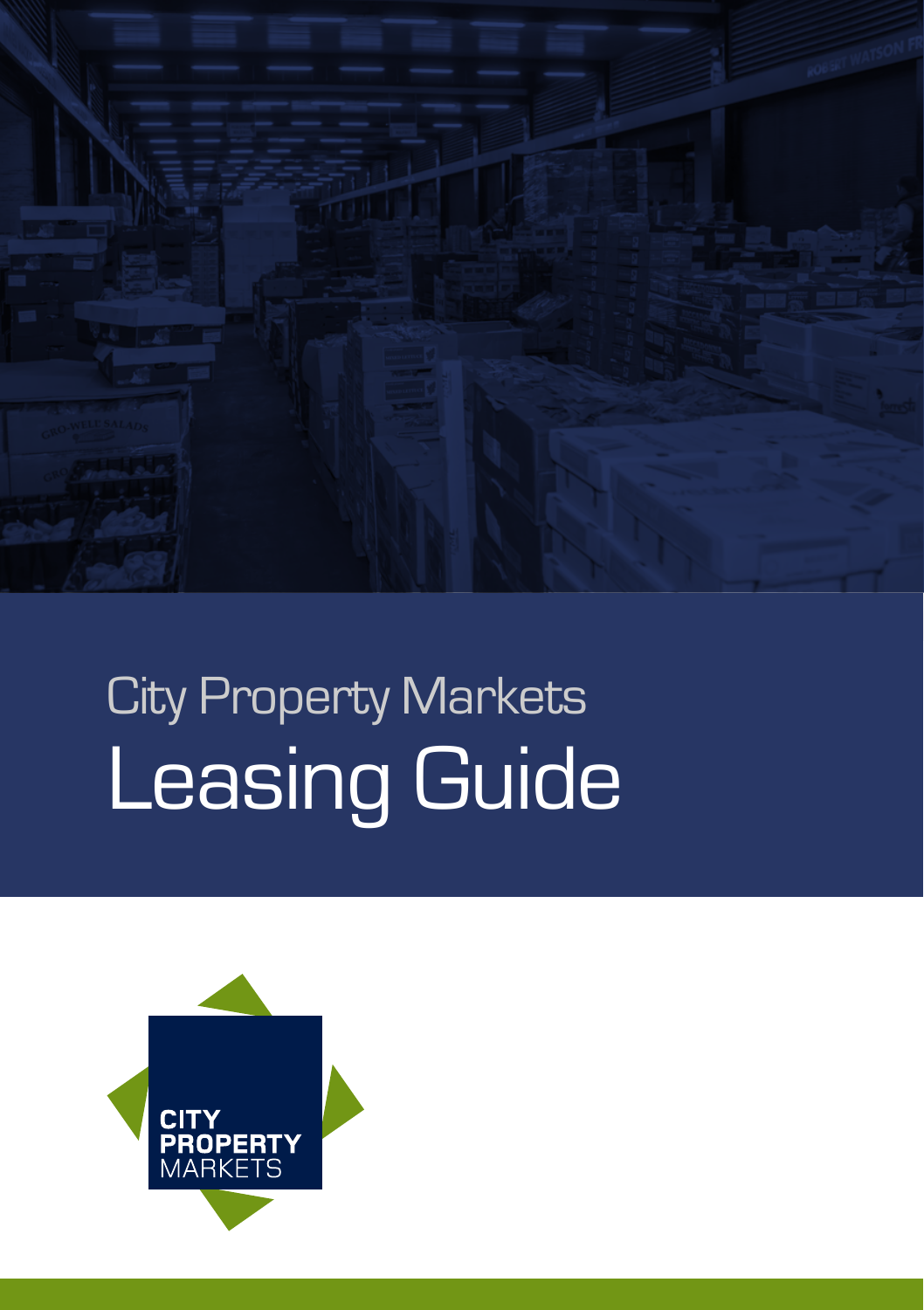### Introduction

#### About this guide

This booklet has been produced to give general guidance to tenants who are leasing from City Property Markets.

The guide refers to a number of common features that you are likely to find in our leases, but if you have any specific queries, please contact the Markets office on 0141 287 2500 or email info@citymarketsglasgow.co.uk

### City Property Markets

City Property Markets is a trading division of City Property (Glasgow) LLP and operates the largest wholesale fresh fruit, vegetable and fish markets in Scotland as well as a number of retail and farmers markets across the City.

City Property Glasgow (Investments) LLP is a separate LLP formed by Glasgow City Council and City Property (Glasgow) LLP. We acquired the Council's commercial property portfolio on 29 March 2010.

Our portfolio covers a range of property types, including shops, offices and industrial units located in Glasgow.

We offer a flexible leasing approach to businesses looking for commercial property to rent. Monthly and annual leases which continue on a rolling basis for a period of up to four years are available, as well as traditional longer term leases.

All our properties are managed in-house by the City Property Investments team.

#### CPG@46

This welcoming city centre unit provides for a range of tenant services including;

- Assistance for potential new tenants in finding and leasing commercial premises.
- Access to business start-up support through partner agencies.
- A meeting space for new tenants to meet both their letting agent and landlord.
- Services by appointment for existing tenants to discuss any property related issues including repairs and debt management.

To make an appointment with our Tenant Liaison Officer, please call 0141 287 6201 or email Rita.Findlay@citypropertyglasgow.co.uk

46 Albion Street, Glasgow, G1 1LH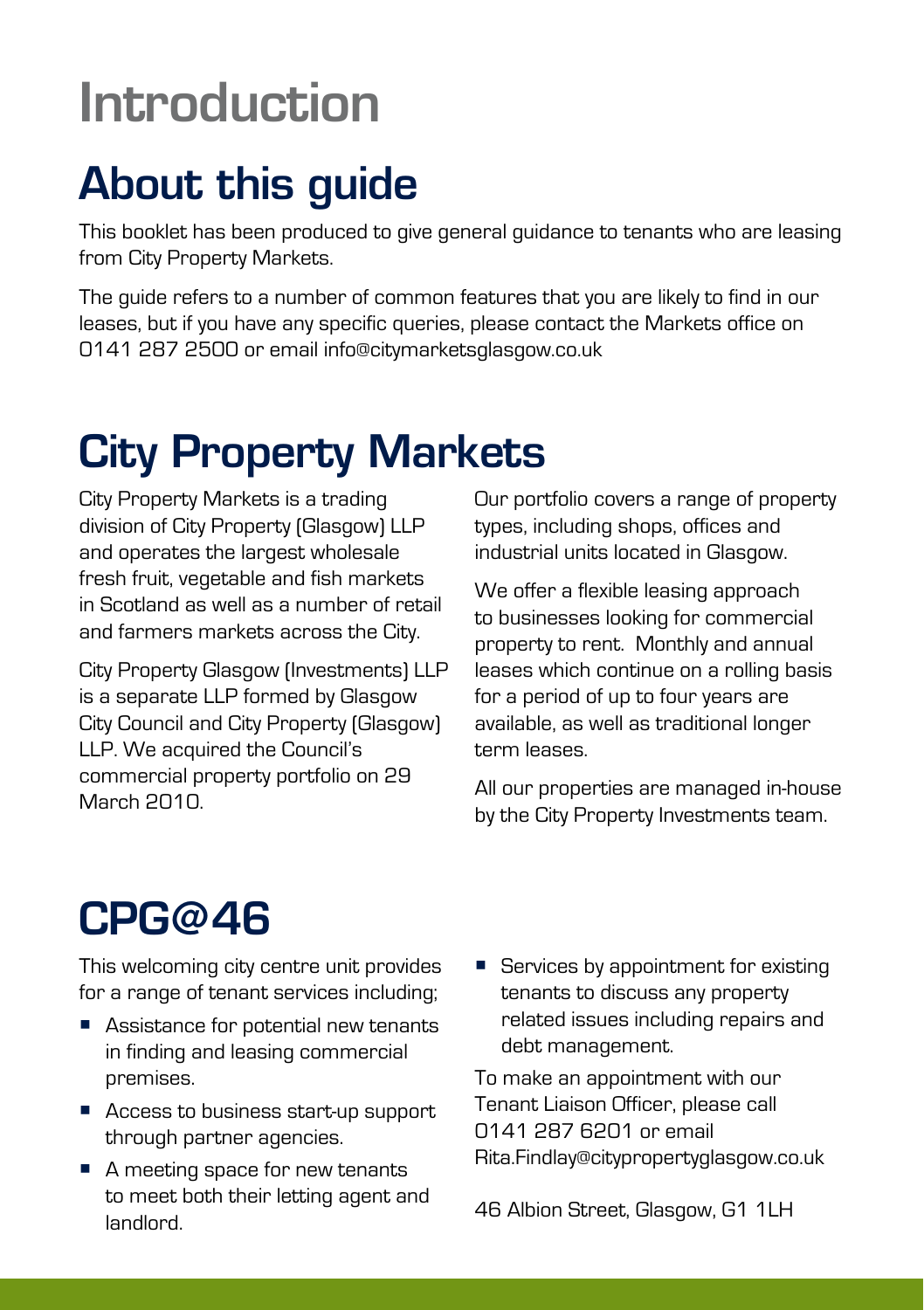#### Customer & Business Services

Customer and Business Services (CBS), is part of Glasgow City Council's Corporate Services.

CBS are agents of City Property, providing services which include the invoicing and collection of rent and service charges, and dealing with tenant enquiries in relation to both.

You should contact CBS for payment enquiries only. Invoice disputes or lease queries should be referred to our Tenant Liaison Officer.

Contact details for CBS: Telephone: 0141 287 4080 E-mail: rentaccounting@glasgow.gov.uk CBS office hours are 8.30am to 5pm, Monday to Friday.

### Graham + Sibbald

Graham + Sibbald (G+S) are the appointed agents to City Property Glasgow (Investments) LLP to provide a letting, rent review and lease renewal service for our commercial properties.

Any enquiries to lease any additional or relocation of property within the City Property portfolio should be made by contacting G+S on 0141 567 5396 or emailing cityproperty@g-s.co.uk

#### Independent Professional Advice

This guide is meant as a point of reference only, not a statement of law, and does not alter any contractual obligations placed on either City Property Investments (as landlord) or you (as tenant).

Therefore, whilst it is hoped that the guide is of some help, it should not, in any way, be considered as a substitute for seeking independent professional advice.

A lease is a legally binding contract between the parties and sets out the basis of your occupation of the property. A breach of any of the terms in your lease will be taken very seriously and may jeopardise your continuing occupation of the premises.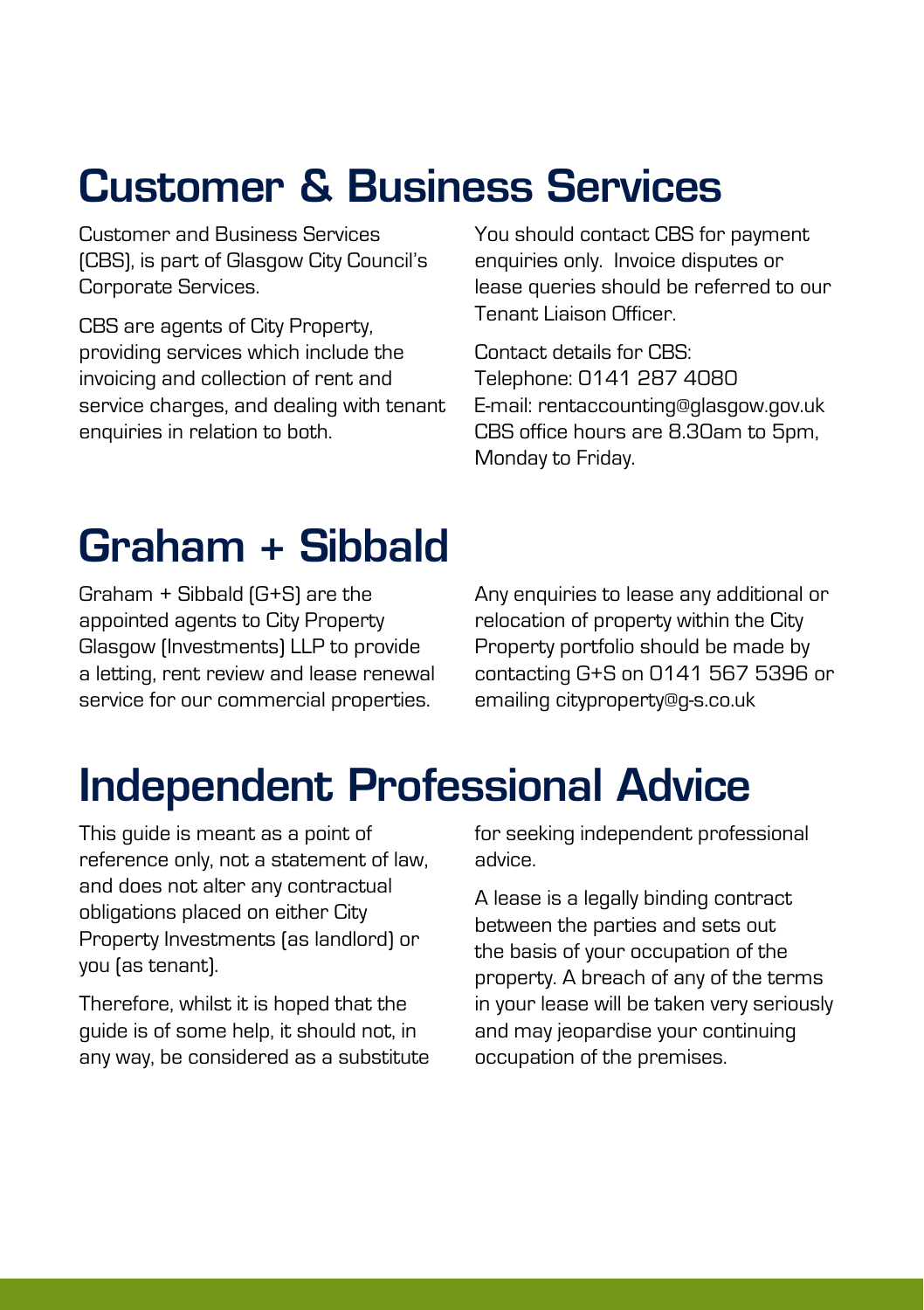## Before you move in

#### Condition of property

City Property Markets requires the tenant to accept the premises and any common parts as being in good and tenantable condition and fit for

the purpose for which they are let. Thereafter, the tenant is obliged to keep the property in a good condition throughout the term of the lease.

#### **Insurance**

The landlord has an all risks insurance policy in place for every property. If damage occurs to your property, you should contact the Markets office with details of the damage and they will report it to the insurers. They will then advise you of the procedure for dealing with your claim.

As landlord, we will collect the insurance premiums from you on a regular basis. The insurance arranged is for the building only. You must arrange your own insurance for contents, public and third party liability as well as any other insurance that may be required for your business.

#### Asbestos

At the date of entry to the premises, G+S will provide new tenants with an Asbestos Management Survey for the property. The survey will provide details of whether any asbestos is present in your premises. If you are in any doubt or do not understand the contents or

implications of the survey, you should take independent advice.

You are then responsible for managing any asbestos and updating the Register. At the end of your lease, you must provide an updated Asbestos Register to City Property Markets.

#### Electrical safety

At the date of entry to your premises. G+S will provide you with an Electrical Safety Certificate. You are then responsible for ensuring electrical safety in your premises for the duration of your lease. Should you alter any electrical

installations it is your responsibility to submit revised certification. At the end of your lease, you must provide an updated Electrical Safety Certificate to City Property Markets.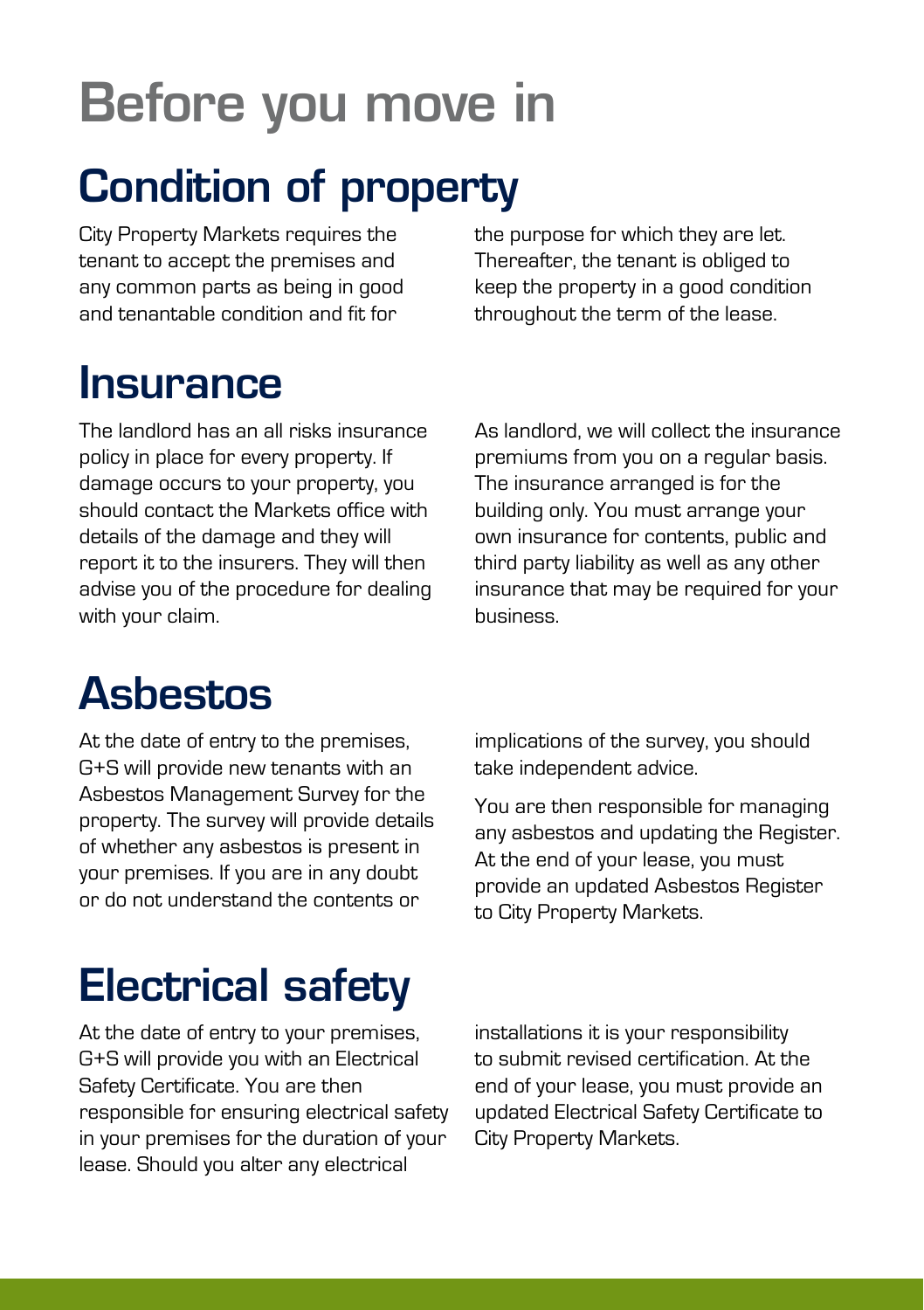#### Gas safety

At the date of entry to your premises, G+S will provide you with a Gas Safety Certificate (if applicable). You are then responsible for ensuring gas safety in

#### Fire safety

UK Fire Regulations require that all employers now produce a Fire Risk Assessment for their premises in order to protect staff, visitors and neighbours.

The aim of a Fire Risk Assessment is to identify and eliminate (or reduce) the risk of fire in premises. All new and existing tenants of City Property

your premises for the duration of your lease. At the end of your lease, you must provide an updated Gas Safety Certificate to City Property Markets.

Markets are responsible for arranging a Fire Risk Assessment for the property they occupy. In the event that the fire risk assessment recommends capital spend for alterations to the premises and/or the installation of fire prevention equipment, it will be the tenant's responsibility to meet these costs.

#### Energy Performance Certificate (EPC)

An EPC identifies the energy performance of a building and contains recommendations on how to improve

the energy performance. G+S will provide you with an EPC when you move in.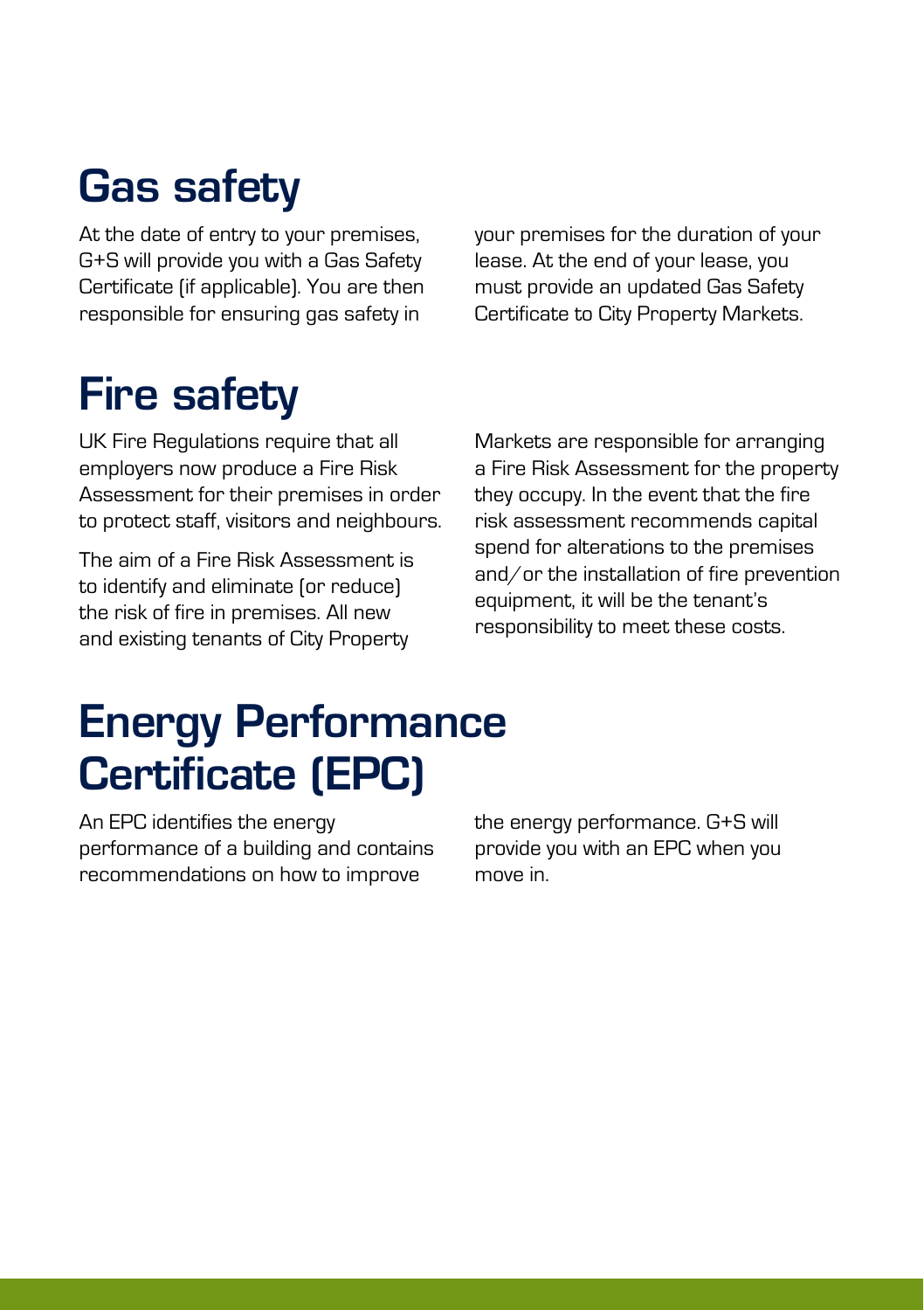## When you move in

#### Utilities

You must arrange for gas, electricity and water meters (as applicable) to be read on the first day of your tenancy, even if you are not moving in until later. Readings must be agreed with City Property Markets and thereafter utility charges are the responsibility of the tenant.

### Keys

Whilst G+S will provide you with all the keys available for the property, it is recommended for your own security

purposes, that you arrange for the locks to be changed.

## Some of your responsibilities as a tenant

Your full responsibilities as a tenant are clearly set out in your lease however a few of the main ones are explained below.

#### Rent

You must pay your rent in accordance with the terms of your lease. Invoices will be issued to you by CBS and payment should be made immediately. Please note that rent must be paid by standing order. A standing order form should be provided by G+S and returned with lease.

Rent will normally be stated in your lease as being payable in advance either quarterly on 28th February, 28th May, 28th August and 28th November of each year or monthly on the 28th day of each month.

Should you have any queries with regards to your rent payments, please contact CBS. Failure to pay your rent when it becomes due may result in the landlord taking legal action against you and this could jeopardise your continued occupation of the premises.

If you find yourself facing financial or other difficulties in connection with the property you occupy, please discuss the matter as soon as possible with our Tenant Liaison Officer. Any matter that is discussed will be treated in confidence.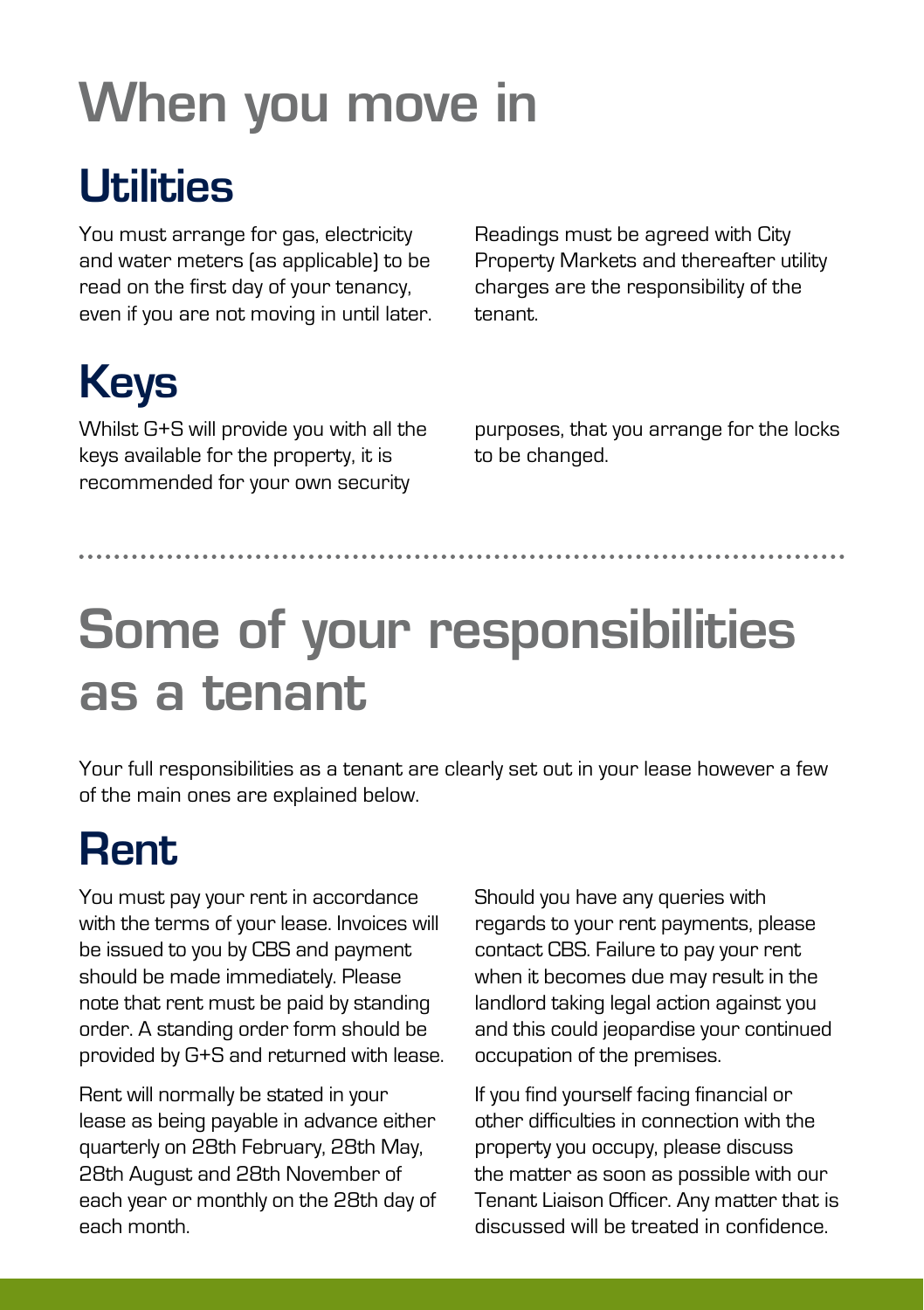#### Rent Reviews/Increases to rent

As with all property values, the rental value of commercial property changes over time. Rent reviews give us the opportunity to make sure that the rent you are being charged is at the market rent.

For standard monthly or annual leases, rents will normally be reviewed every

four years although some rents may be reviewed more regularly. For longer term leases, the rent review dates will be stated in your lease. City Property Markets or its nominated consultant will contact you when your rent review is due to explain the process.

#### Service charges

You must pay your service charges in accordance with the terms of your lease. Invoices will be issued to you by CBS and payment should be made immediately.

Should you have any queries with regards to your service charge

payments, please contact the Markets office. Failure to pay your service charges when they are due may result in the landlord taking legal action against you and this could jeopardise your continued occupation of the premises.

#### Rates & utility bills

You are responsible for the payment of local authority rates and all utility bills in connection with your occupation of the premises. Rate concessions may

#### **Repairs**

Full details of your responsibilities are set out in your lease but it is normal practice for City Property to let their properties on a full repairing basis. This means that you are responsible for the repair and maintenance of your property, both internally and externally (unless otherwise stated).

Stances may have common areas such as roofs, car parks or stairwells. Each tenant is liable to repair and maintain

be available for certain properties and organisations. For further information please contact Non Domestic Rates.

the area they occupy. City Property Markets will take responsibility for the repair and maintenance of the common parts and recharge the costs to the tenants through the service charge.

You should report any repair or maintenance issues for common areas to the Markets office, who will arrange for the repair to be carried out.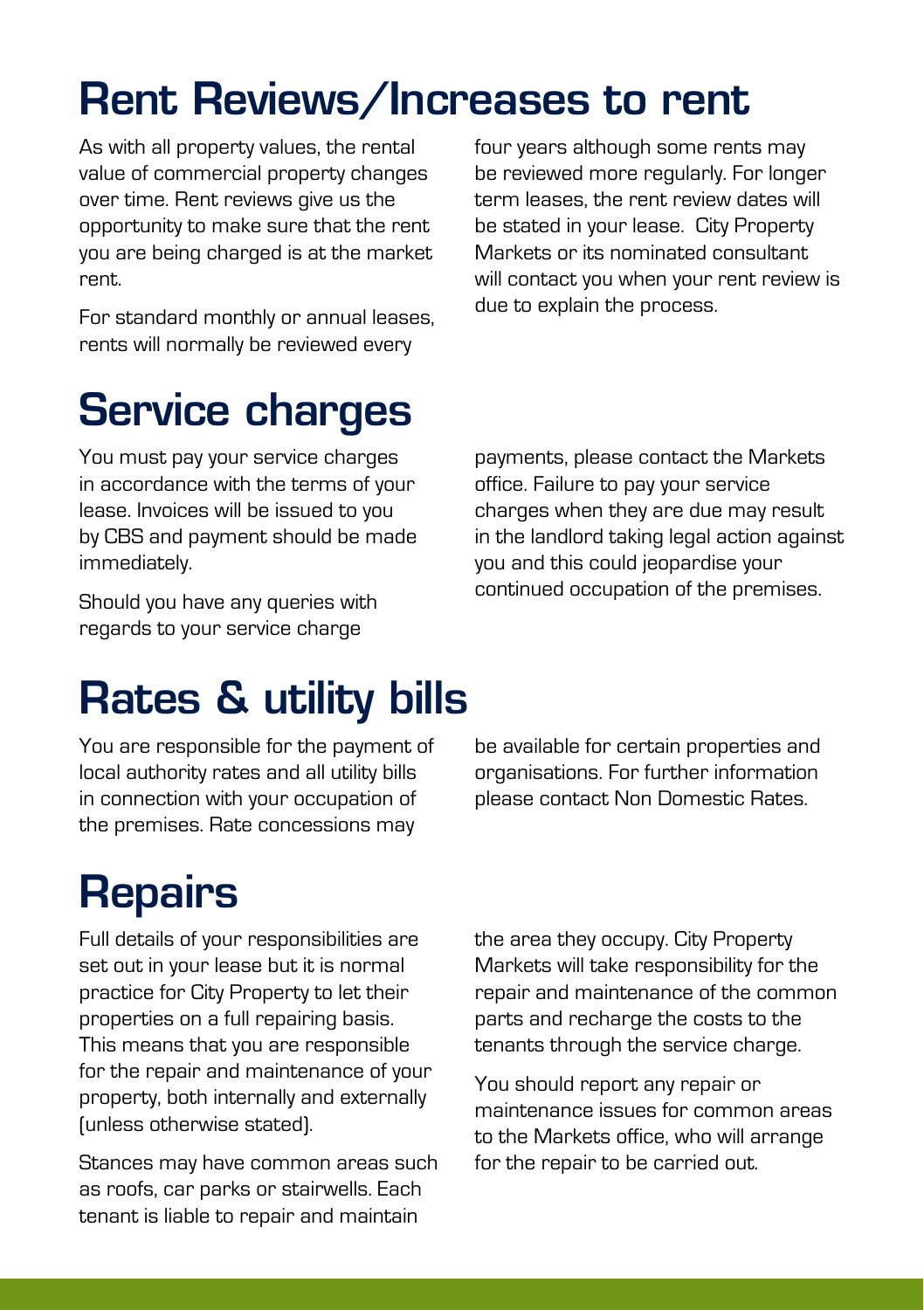#### **Alterations**

You must not undertake any alterations of a structural nature, and in some cases, a non-structural nature, without prior consent from the landlord. Your lease will specify when consent is required. If you wish to undertake alterations that require landlord's

consent, you must contact the Markets office to discuss your proposals in the first instance. A formal licence agreement may be required which may incur a fee. You are responsible for obtaining all statutory consents required.

#### Use

Your lease will contain details of your permitted use of the premises. You may not use the premises for any use other than that specified in your lease without the consent of the landlord. If you want to request a change to your permitted

use, you must contact the Markets office to discuss your proposals. It is your responsibility to ensure that your use or proposed use has planning consent.

#### **Waste**

All the waste you generate should be separated into specific streams for recycling. It is the tenants responsibility to ensure that your company complies with all current waste regulations. Any produce that is brought on to site that

is deemed unfit for purpose will be charged at £200 per pallet for disposal. City Property Markets will monitor all waste generated on site to ensure compliance.

#### Assigning or Transferring your tenancy/sub-letting

In certain circumstances, City Property Markets may be prepared to consider a transfer of your tenancy to an agreed party. You must put your request in writing to City Property Markets, who will contact you to explain the procedure.

Where an existing tenant is in breach of any terms in their lease, for example, rent arrears; no consideration can be given to this request, until the breach has been rectified.

Sub-letting of the whole or part of the premises is strictly prohibited under the terms of your lease (unless otherwise stated).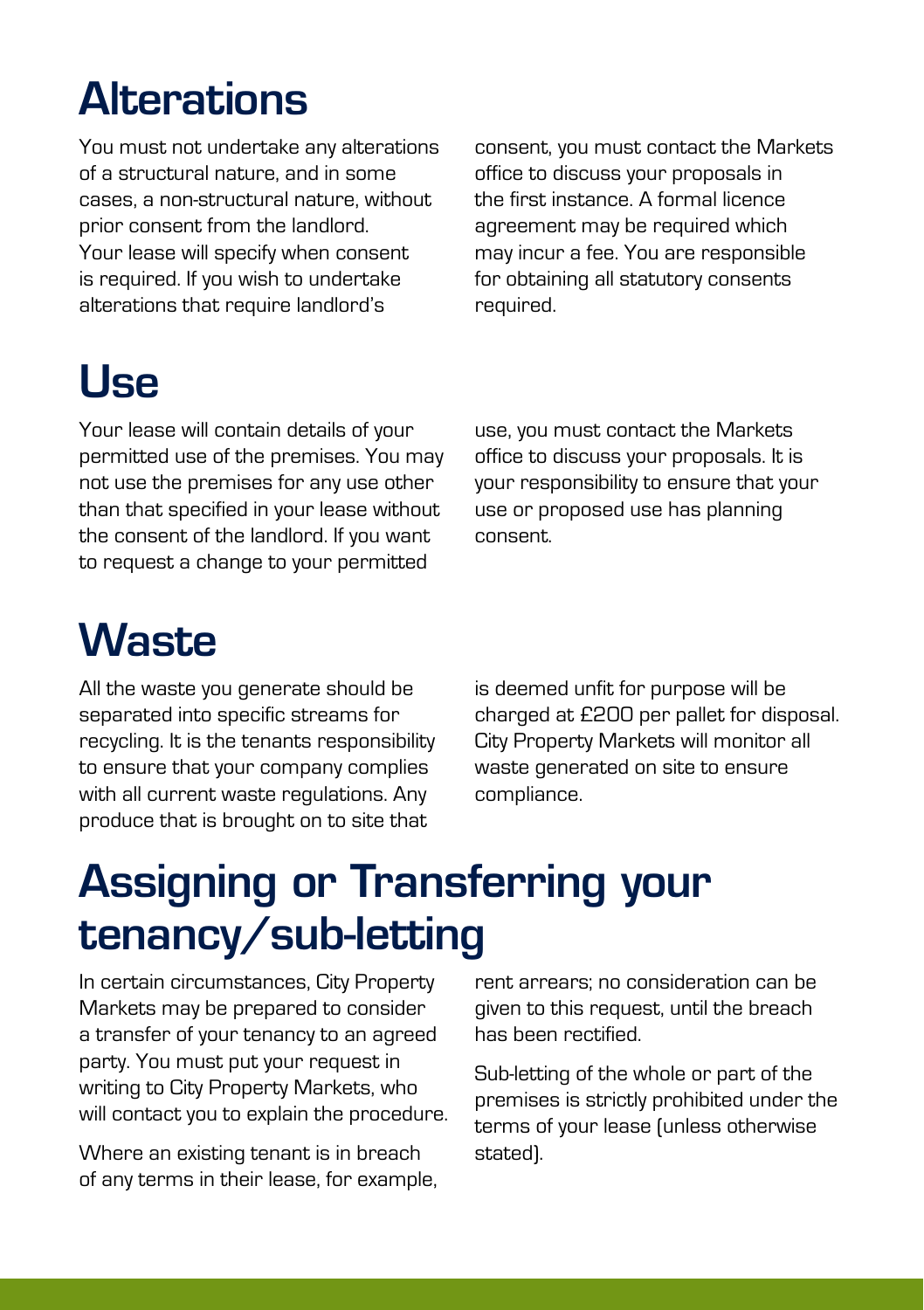#### Breach of lease terms

Any breach of the terms and conditions of your lease may result in legal action being taken against you. Should a dispute arise, you will normally be invited to discuss with Markets management in the first instance. If a satisfactory

resolution cannot be reached we will have no option but to instruct our solicitors. City Property Markets will make all attempts to resolve the matter before reaching this stage.

### Additional information

Forklifts: A copy of all forklift operator's licences should be submitted to the Markets office.

**One-way system: Please adhere to** the traffic flow system in place at the market.

Car boot sale: Tenants are advised not to infringe on the Sunday operation.

**Reporting:** All tenants and business stakeholders should be aware of the general surroundings within the Wholesale Markets campus and report any activity that could impact on trading or cause potential reputational damage.

### At the end of your lease Terminating your lease

If you have a monthly lease, it will continue to run from month to month until such time as either you or the landlord serves notice to terminate it. If you wish to terminate your monthly lease, you must write to your Property Manager no later than 28 days prior to the 27th day on the month in which you want to vacate the premises, indicating that this is what you wish to do.

If you have an annual lease, it will continue to run from year to year until such time as either you or the landlord serves notice to terminate it. If you wish to terminate your annual lease, you must write to your Property Manager no later than 40 days prior to the 27th May in the year you wish to vacate the premises, indicating that this is what you wish to do.

If you have a long term lease, please refer to the relevant clause in your lease for further information.

Notices received by City Property Markets after the specified dates will not be accepted and your lease will run for a further month (in the case of a monthly lease) or a further year (in the case of an annual lease).

When City Property Markets receives your letter intimating that you wish to terminate your lease, they will contact you to advise you of the termination procedures.

Do not assume that you can surrender your lease by simply returning the keys or abandoning the property. A lease is a legally binding contract and will continue regardless of these actions.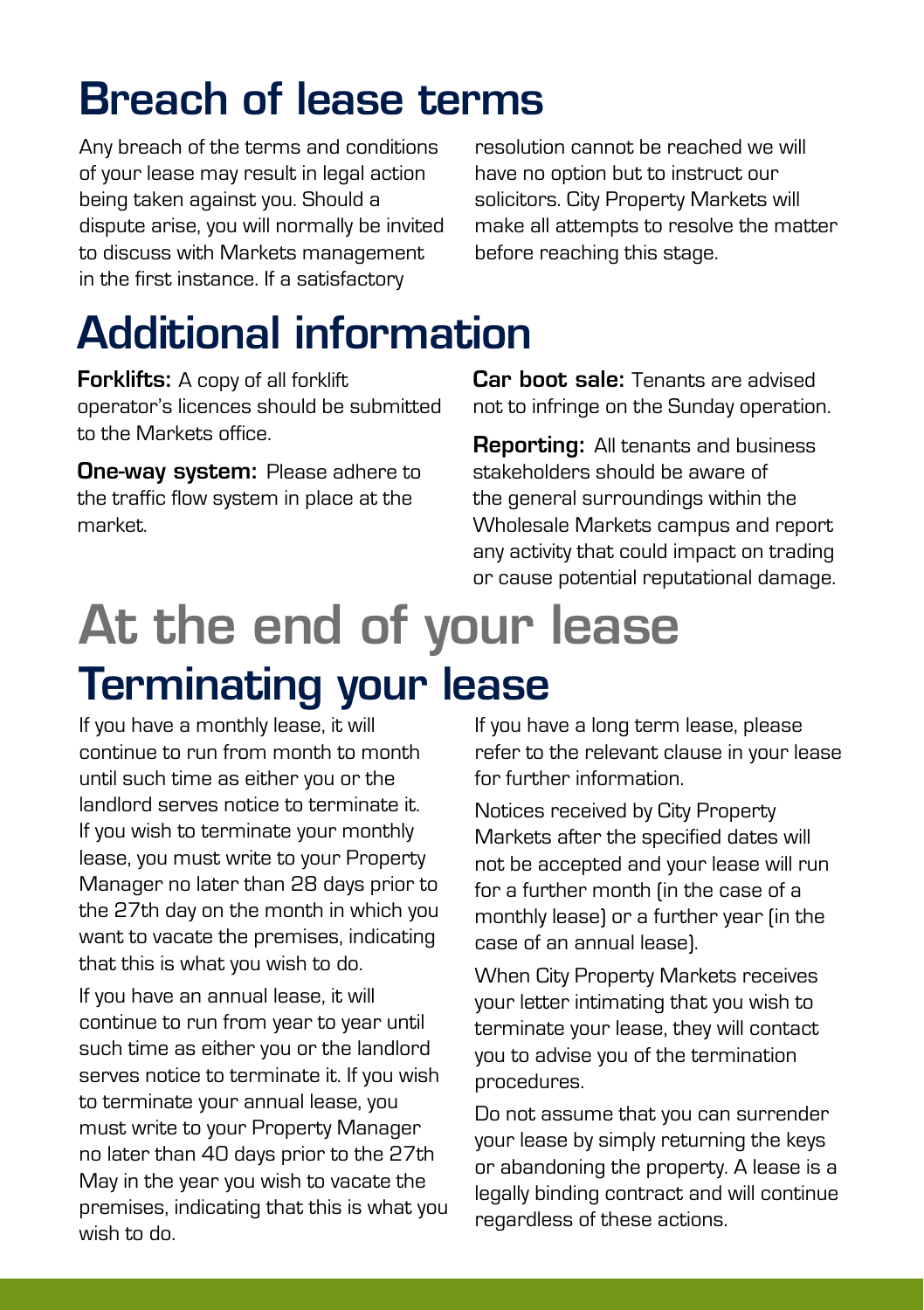### **Dilapidations**

Dilapidations are those works which are necessary during the term of a lease (or at expiry of a lease) to ensure that the tenant is complying with their repair and maintenance obligations under the lease.

Before you vacate the premises, City Property Markets will arrange to inspect the property to ensure you have met all your responsibilities, and will issue you with a Terminal Schedule of Dilapidations. All items listed in the schedule must be completed to the satisfaction of City Property Markets.

It should be noted that if the tenant has failed to maintain the property to the terms of the lease, City Property Markets reserve the right to serve an interim schedule of dilapidations.

You must leave the premises in good repair and leave it in a clean and tidy

condition and suitable for immediate re-occupation. All tenant's goods and fittings must be removed from the premises.

If you do not undertake the work within the specified time, City Property Markets reserves the right to either agree a cash settlement in lieu of the works or arrange for the works to be undertaken and recover the costs from the tenant. Further penalties may also be imposed on the tenant.

You must provide the following documents to City Property Markets prior to vacating the premises:

- A current Asbestos Register
- An Electrical Safety Certificate
- A Gas Safety Certificate

## When you leave

On the date you vacate the premises, you are required to:

- Read all utility meters and notify City Property Markets and suppliers of the readings and your departure date
- Notify the suppliers of your telephone connection and fire/intruder alarm connection
- Secure the property and return all keys to City Property Markets. Please note that returning the keys before the agreed vacation date will not terminate your liability unless previously agreed in writing by City Property Markets.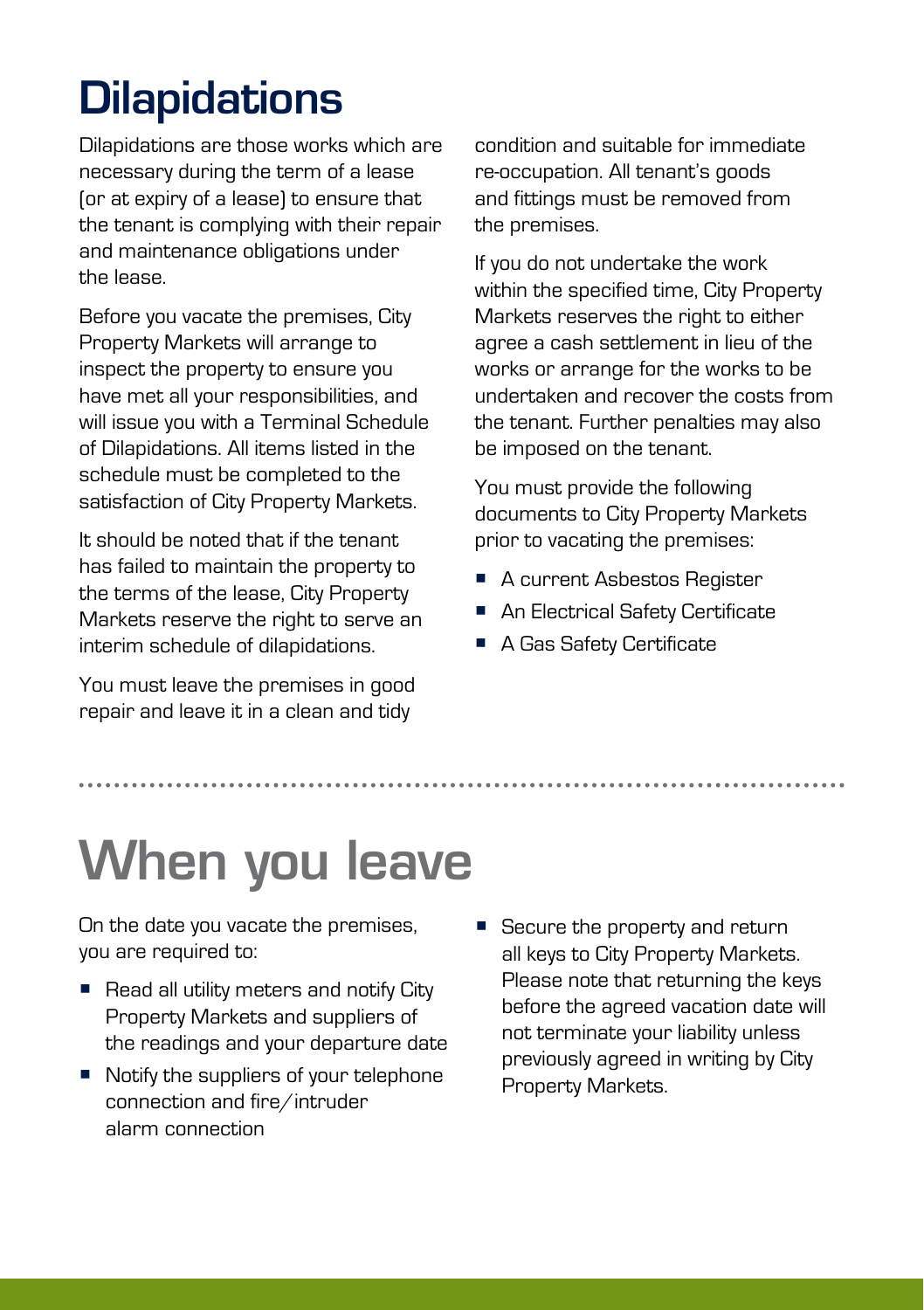#### Privacy Statement

This statement tells you how City Property uses your personal information. It was last updated on 18th April 2017.

This is the privacy notice for City Property. We will use your details to provide you with the service which you or someone else have asked us to provide. We will also use your personal details for purposes of crime prevention and crime detection and/or when required by law and will share it with other public bodies for that purpose.

City Property comprises of two separate Limited Liability partnerships. Both organisations may use your personal data.

City Property (Glasgow) LLP, formed on 1st October 2009 by Glasgow City Council. Registered Office: City Property (Glasgow) LLP, Exchange House, 229 George Street, Glasgow, G1 1QU. City Property Glasgow (Investments) LLP was established on 29th March 2010.

Both LLP's are Data Controllers of personal data for purposes of the Data Protection Act 1998 and are registered as a data controller with the Information Commissioner under Notification numbers:

City Property (Glasgow) LLP: Notification No. Z2329841.

City Property Glasgow (Investments) LLP: Notification No. ZA155754.

City Property Markets is a trading division of City Property based at 130 Blochairn Road, Glasgow. The personal data that they process is controlled under both Notifications above.

Any personal data collected will be treated as confidential under the principles of the Data Protection Act 1998.

For most purposes, we will only process your information with your consent. In most cases, we will presume that by providing us with your details in order to obtain a service from the LLP, you are consenting to us using those details in order to provide that service to you. Except as set out in this privacy statement, we will not use your personal details for any other purpose without first obtaining your consent to that other purpose or purposes (you may have been asked to provide this additional consent at the time when you originally contacted us, for example in an additional section on an application form).

City Property (Glasgow) LLP and City Property Glasgow (Investments) LLP will not sell or rent your personal information to third parties. We may make information available to tax and law enforcement authorities in particular cases, as required or permitted by law. We may also make information available to Glasgow City Council owned companies, e.g. City Building, GCSS, and Glasgow Life.

The main exception to the rule that we will not use your details for other purposes relates to the prevention

of fraud. The LLP when it lets and/or sells properties reserve the right to check the information you have provided for accuracy, in order to detect fraud. This may involve data matching exercises where we compare different sets of data which we hold for unusual matches or discrepancies; this may also include matching Glasgow City Council data with external data sources such as information held by credit reference agencies.

By law we are obliged to provide information to certain other public bodies such as the Department for Work and Pensions, HM Revenues and Customs, courts, tribunals, hearings and other formal bodies dealing with legal processes, and various external regulatory bodies. We also have an obligation to assist in the prevention of crime and we will therefore generally supply specific information which we are asked to provide to the police or other crime detection agencies, provided we are satisfied that the request is connected to an investigation and that disclosure would be lawful and proportionate.

External contractors are appointed to process information on behalf of the LLP and under its instructions. All contractors which do this are appointed under written contracts requiring them to keep the personal information safe and prohibiting them from doing anything with the personal data they process for us other than following the LLP's instructions.

In relation to outstanding Non Domestic Rates and Council Tax owed by City Property Investment tenants, we may share tenant information with Glasgow City Council. Tenant information may also be shared with utility companies in the event that legal action is being or may be pursued against City Property for outstanding debt. In addition, City Property Investment tenant information may be shared with utility companies if there is a likelihood that previous outstanding debt will result in new tenants having their utility supplies disconnected.

#### Sharing Information

The main organisations we share information with are as follows:

- Glasgow City Council
- Other Glasgow City Council Arm's Length External Organisations (ALEOs)
- Police Scotland and other criminal investigations agencies
- Our external partners (Graham & Sibbald, Montague Evans, Edzell)
- Department of Work and Pensions
- HMRC
- Scottish Public Services Ombudsman
- The UK Information Commissioner
- Utility Companies

This Privacy Statement will be updated on an ongoing basis to provide additional details on how and why we share information with other bodies.